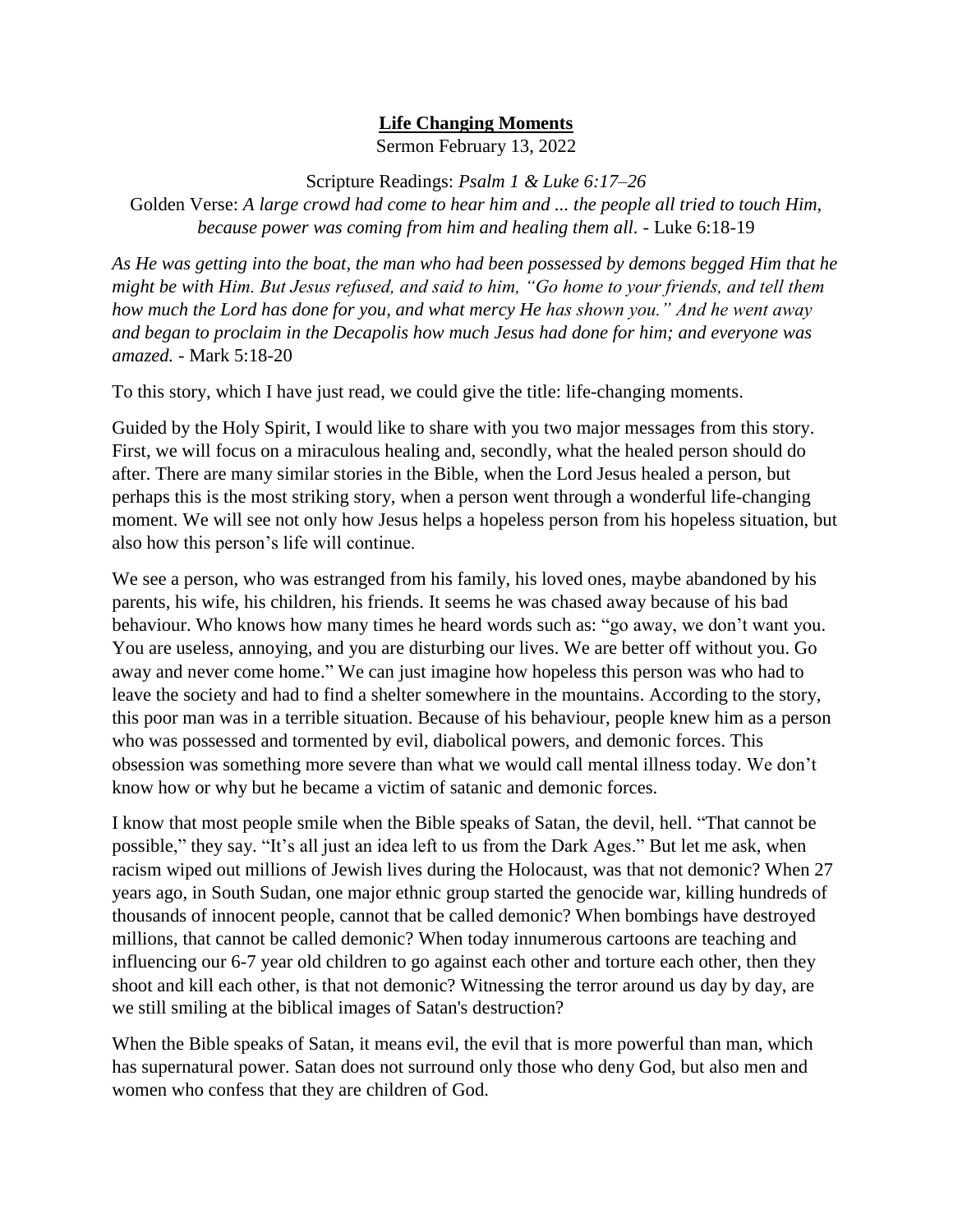Let us not seek Satan somewhere outside, in the world, but inside, within us. There are far more satanic powers in our souls than we think. But we don't have to be afraid of Satan and we don't have to panic about his power. Instead, we have to place our faith in a much stronger way in our Creator and Sustainer, our heavenly Father and our Saviour Jesus Christ. Jesus came to overcome the destructive forces of Satan and hell, as He did in the life of this man, as we will see.

In this story, we see the effect of satanic destructive forces on a person's life. He is acting like a person who lives in the mountain's cave, who is full of anger. He harms himself and attacks anyone who gets close to him or gets in his way. He lost all his moral sense. He wanders back and forth aimlessly, and meanwhile he is suffering terribly. He does not care about law, determination, persuasion, apology, or people's opinions.

Do you think that today there are no people around us who behave like he behaved, feel like he felt? What can put us today in a similar situation? The word has 3 letters. Can you guess that word? The middle teller is I. SIN. Sin does not mean to act out a bit, but it is something beyond our control. Sin is what hurts others. Sin dominates when humans cannot stop doing wrong. They are no longer doing what they want, but what they feel they have to. This man was overwhelmed by some supernatural demonic force.

A lot of this type of humans are still among us today. But please do NOT judge them, because you don't know what is behind their pain and suffering. It is so bad that we are ready for judgment on a hopeless case so soon. If we cannot help them, we should not judge them. Our story shows that, for Jesus Christ, there is no hopeless case. Jesus has come to this world to find these hopeless lives.

Can you imagine that Christ Jesus, who came to find and save hopeless lives, was suffering on the cross alone? He was neglected and forsaken, even by those for whom He gave His life.

When you see a person, who might seem to be lost, confused, or struggling, please do not judge them. Please do not say that he or she cannot change and there is a hopeless case. Even if you don't see any improvement in them, or any changes, they are not hopeless until we can place them into Jesus' hands. Jesus sees in all of us the good side. He can set us free. He is healing people today as he did 2,000 years ago. And the great thing is that He is working constantly. He is still working in you and in me, although we so often resisted Him. Whatever would be our opinion of ourselves, He still has to fix a lot of things in us. Jesus sees in you someone you can become by His love and His power. He sees the child of God in you, the eternal value for which He sacrificed on the cross. He sees Himself in us.

In the presence of Jesus, the fearsome satanic power, that tormented that man started to shrink like a snowman in the sun. No matter how much power sin is in us, Jesus has more power and more love to save us. He is here among us in this world, in His word, to deliver you and me, and to make us into different persons. Let us come closer to Him. Let us be in fellowship with Him. Let us start a quiet spiritual conversation in prayer with Jesus. Let us decompress ourselves from all our pressure in His holy presence.